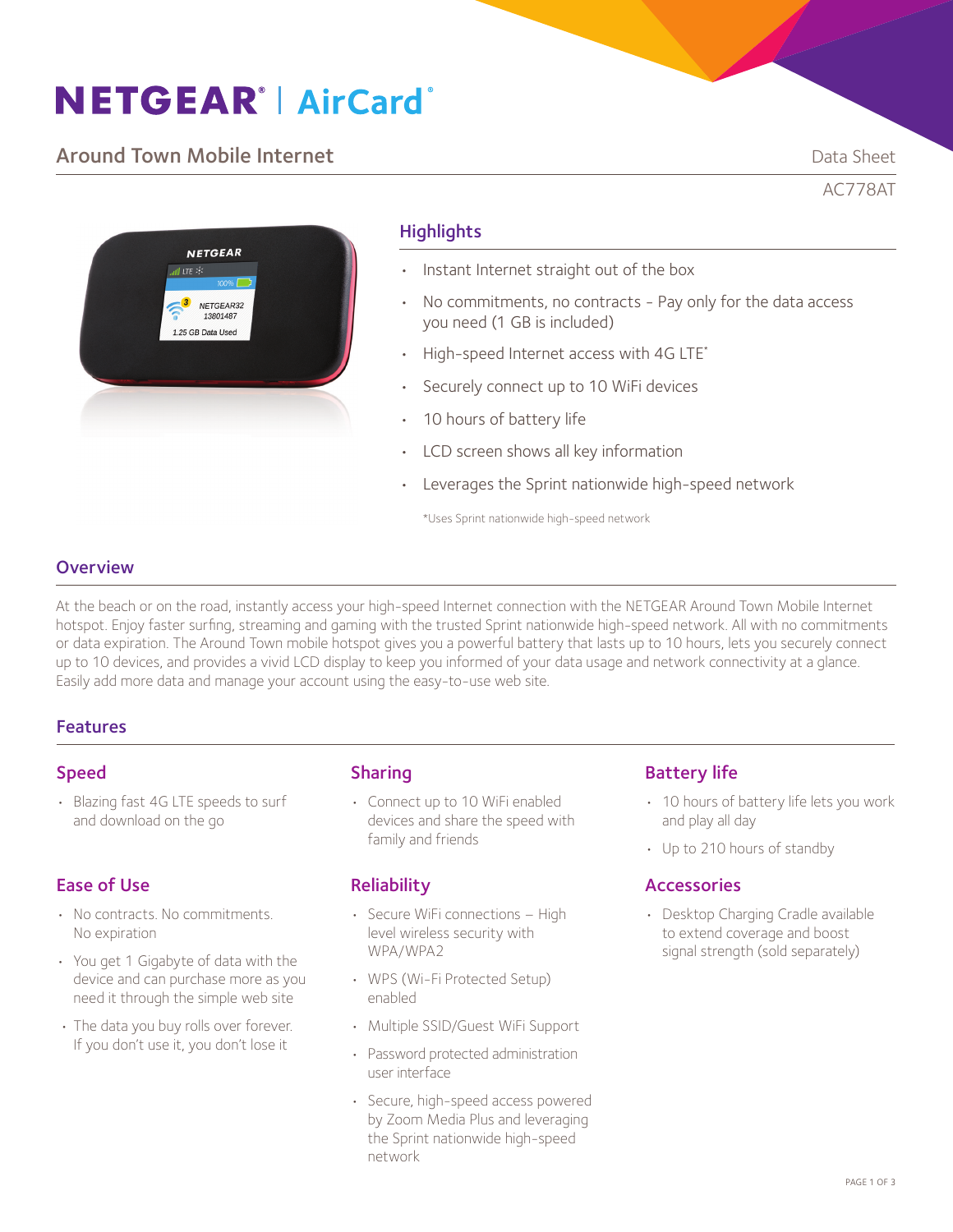# **NETGEAR® AirCard®**

**Around Town Mobile Internet Community Community Community Community Community Community Community Community Community Community Community Community Community Community Community Community Community Community Community Com** 

AC778AT

# Key Features



# Super-fast Connectivity with 4G LTE

Get anytime, anywhere access to super-fast 4G LTE networks.



## Sprint Network Access

Using the Sprint nationwide high-speed network, it allows 4G access when you need a reliable Internet connection. No contracts, no commitments.



# Share the Speed

Create a hotspot and share the speed with family and friends. Connect up to 10 WiFi enabled devices, like iPads® , smartphones, laptops & more. Lithium ion battery provides up to 10 hours of battery life.



# Stay Informed

A vivid LCD display keeps you informed of all your key information. See your hotspot's WiFi network name, data usage, network connectivity and battery usage at a glance.



## Keep Track

Usage meter allows you to monitor data usage by viewing either the mobile device's LCD screen or your account web page. You can also use your account web page to configure your monthly data usage.



## Protect Access

Guest networks create a completely separate WiFi network for your guests' devices so they do not have access to your home network with all your personal data.